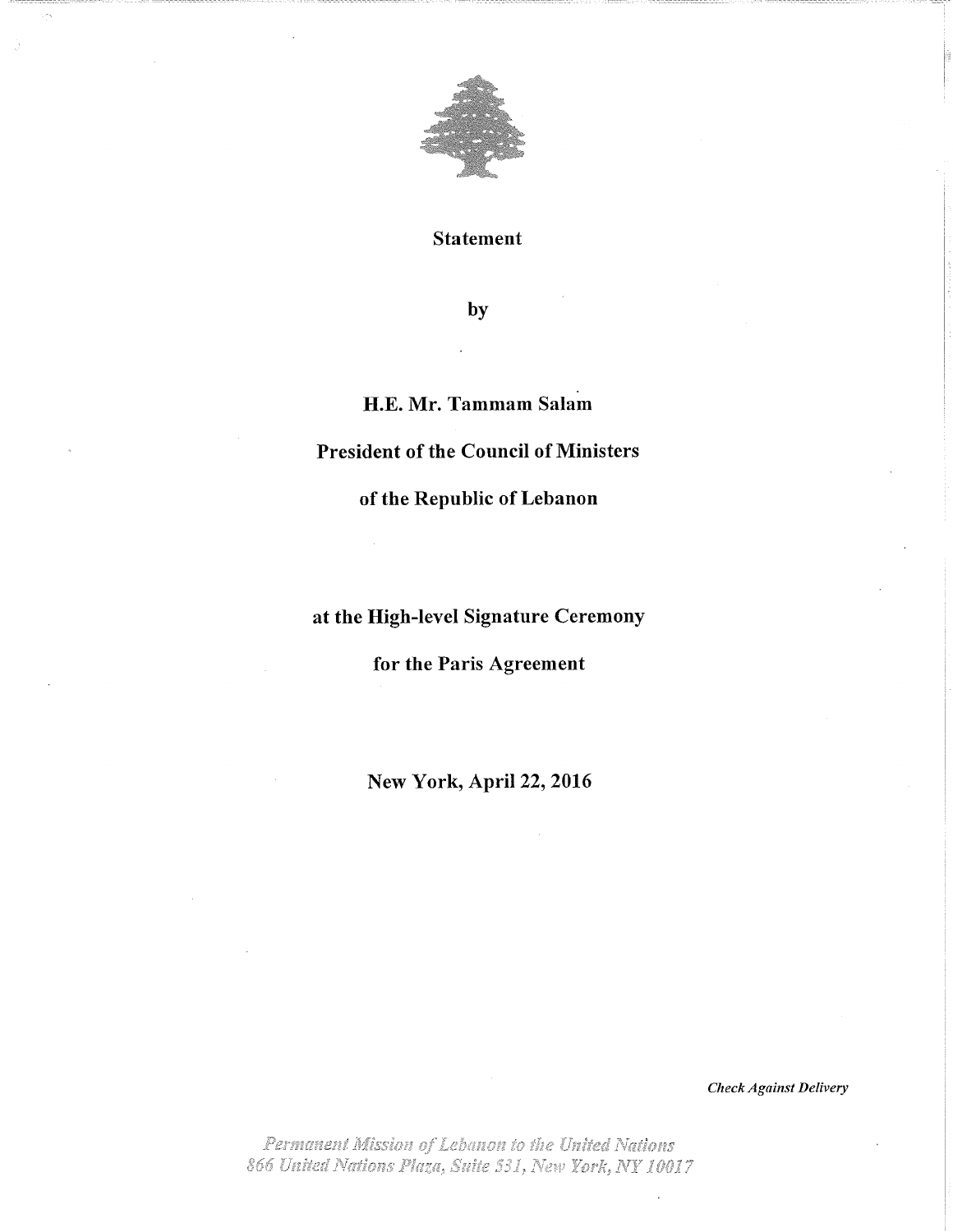Excellencies Heads of States, H.E. UN Secretary-General Mr. Ban Ki-moon, Distinguished delegates,

On behalf of the Lebanese Government, allow me first to express my appreciation to see, that we have finally agreed on our common future, through a concrete tool  $-$  the Paris Agreement – that will hopefully change the future of our people and help us cope with one of the biggest environmental, social and economic challenges of our time.

............... ÿ ÿ .... 222 .........

I would also like to stress Lebanon's commitment to fully assume its role as an active member of the UN Framework Convention on Climate Change arid to fulfill the long term goal of the Paris Agreement.

The Intended Nationally Determined Contribution which Lebanon submitted in advance of the Paris meeting speaks for itself. This transparent, inclusive action plan, based on extensive consultations with all relevant national and international stakeholders, is built into Lebanon's goals and included in its roadmap towards the National Sustainable Development Strategy.

Lebanon sees climate action as an opportunity not only to contribute to reducing greenhouse gas emissions and increasing resilience, but also to solve many of our environmental, social and economic challenges.

Lebanon has always met its obligations and will complete the ratification of the Paris Agreement as soon as possible, as we believe that whatever climate action we invest in, we will harvest prosperity and wellbeing in the future.

As many of you, Lebanon will not wait until 2020 to start working. Three Nationally Appropriate Mitigation Actions are now complete or under preparation in the sectors of waste, transport and forestry, and await funding.

Non State Actors are mobilized, multiplying investment in renewable energy and reforestation. Pilot projects and guidelines to increase resilience of the most vulnerable communities are mushrooming. However, more support from international donors is needed.

Excellencies, our region is profoundly unsettled by the ongoing turmoil.

This instability is probably our biggest constraint towards achieving our climate targets.

But, Lebanon is fully committed to joining efforts with the international community to eradicate poverty, improve public health, educate people and enhance infrastructure and resources efficiency.